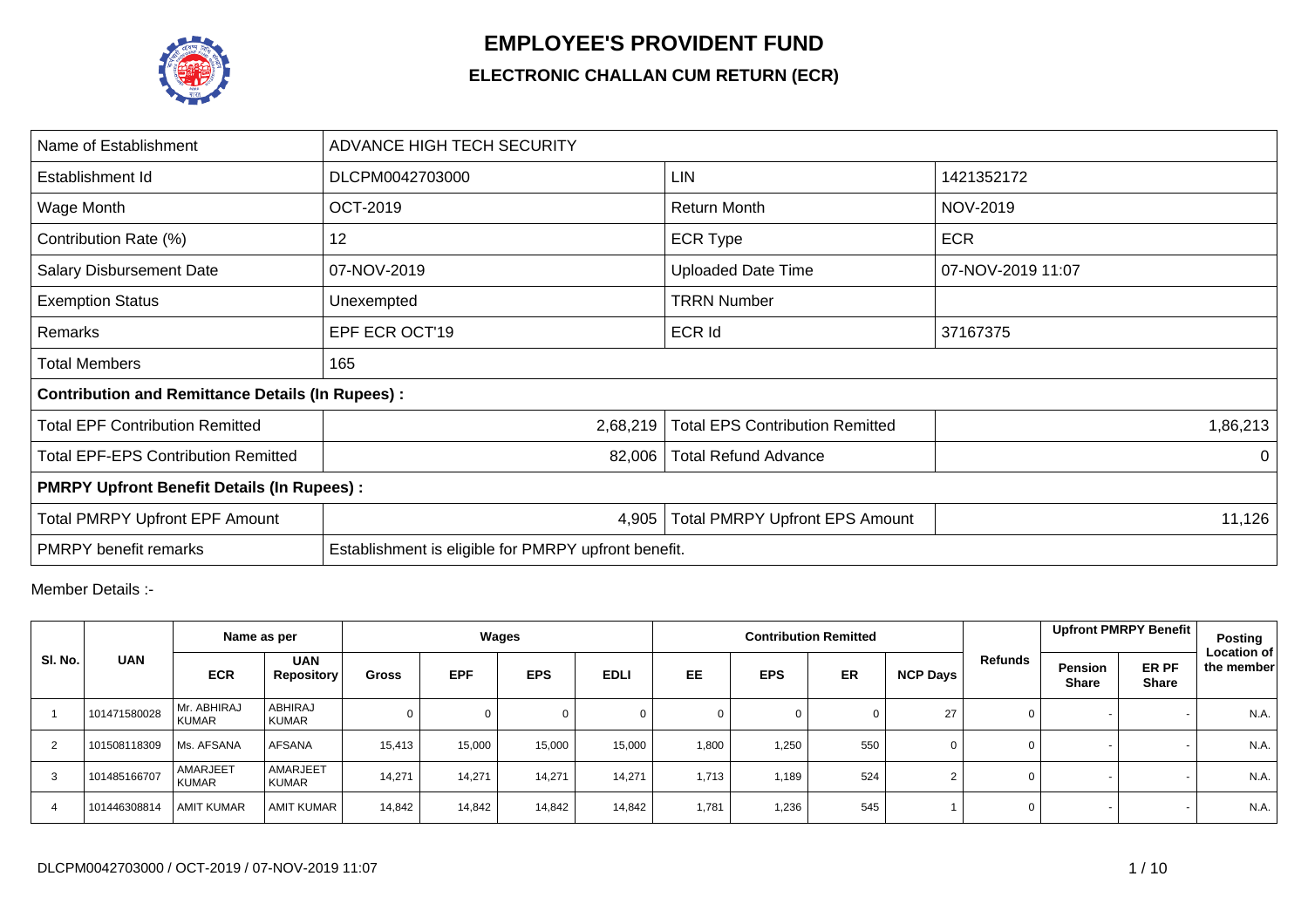|                |              | Name as per                                 |                                                |              |             | Wages      |             |             |             | <b>Contribution Remitted</b> |                 |                |                                                 | <b>Upfront PMRPY Benefit</b>                    | Posting                          |
|----------------|--------------|---------------------------------------------|------------------------------------------------|--------------|-------------|------------|-------------|-------------|-------------|------------------------------|-----------------|----------------|-------------------------------------------------|-------------------------------------------------|----------------------------------|
| SI. No.        | <b>UAN</b>   | <b>ECR</b>                                  | <b>UAN</b><br><b>Repository</b>                | <b>Gross</b> | <b>EPF</b>  | <b>EPS</b> | <b>EDLI</b> | EE          | <b>EPS</b>  | <b>ER</b>                    | <b>NCP Days</b> | <b>Refunds</b> | Pension<br><b>Share</b>                         | ER PF<br><b>Share</b>                           | <b>Location of</b><br>the member |
| 5              | 101485166730 | <b>ANIL KUMAR</b>                           | ANIL KUMAR                                     | 15,413       | 15,000      | 15,000     | 15,000      | 1,800       | 1,250       | 550                          | $\Omega$        | 0              |                                                 |                                                 | N.A.                             |
| 6              | 101485167181 | ANIRUDH                                     | ANIRUDH                                        | 14,842       | 14,842      | 14,842     | 14,842      | 1,781       | 1,236       | 545                          | $\overline{1}$  | 0              |                                                 |                                                 | N.A.                             |
| $\overline{7}$ | 101219575727 | ANITA                                       | <b>ANITA</b>                                   | 15,413       | 15,000      | 15,000     | 15,000      | 1,800       | 1,250       | 550                          | $\mathbf 0$     | $\mathbf 0$    |                                                 |                                                 | N.A.                             |
| 8              | 101497092855 | <b>ANJU</b>                                 | ULIAA                                          | 14,271       | 14,271      | 14,271     | 14,271      | 1,713       | 1,189       | 524                          | $\overline{2}$  | 0              |                                                 |                                                 | N.A.                             |
| 9              | 101068695920 | Mr. ANKUR<br><b>GAUTAM</b>                  | ANKUR<br><b>GAUTAM</b>                         | 14,271       | 14,271      | 14,271     | 14,271      | 1,713       | 1,189       | 524                          | $\overline{2}$  | $\mathbf 0$    |                                                 |                                                 | N.A.                             |
| 10             | 101087749327 | Mr. ANUBHAV<br><b>SINGH</b>                 | <b>ANUBHAV</b><br><b>SINGH</b>                 | 13,700       | 13,700      | 13,700     | 13,700      | 1,644       | 1,141       | 503                          | 3               | 0              | 1,141                                           | 503                                             | N.A.                             |
| 11             | 101485166690 | <b>ANUJ KUMAR</b>                           | ANUJ KUMAR                                     | 15,413       | 15,000      | 15,000     | 15,000      | 1,800       | 1,250       | 550                          | $\mathbf 0$     | 0              |                                                 |                                                 | N.A.                             |
| 12             | 100724883569 | Mr. ANUJ<br><b>SHARMA</b>                   | LUIA<br><b>SHARMA</b>                          | 15,413       | 15,000      | 15,000     | 15,000      | 1,800       | 1,250       | 550                          | $\mathbf 0$     | 0              |                                                 |                                                 | N.A.                             |
| 13             | 101067269467 | <b>ARUN KUMAR</b>                           | ARUN<br><b>KUMAR</b>                           | 15,413       | 15,000      | 15,000     | 15,000      | 1,800       | 1,250       | 550                          | $\mathbf 0$     | 0              |                                                 |                                                 | N.A.                             |
| 14             | 101209488191 | <b>ARUN YADAV</b>                           | <b>ARUN YADAV</b>                              | 15,413       | 15,000      | 15,000     | 15,000      | 1,800       | 1,250       | 550                          | $\Omega$        | $\mathbf 0$    | Gross/EPF<br>wages<br>greatter than<br>15,000/- | Gross/EPF<br>wages<br>greatter than<br>15,000/- | N.A.                             |
| 15             | 100634808941 | ASHA DAS                                    | ASHA DAS                                       | 14,842       | 14,842      | 14,842     | 14,842      | 1,781       | 1,236       | 545                          | $\overline{1}$  | 0              |                                                 |                                                 | N.A.                             |
| 16             | 101497093307 | Mr. ASHISH<br><b>KUMAR</b>                  | ASHISH<br><b>KUMAR</b>                         | 15,413       | 15,000      | 15,000     | 15,000      | 1,800       | 1,250       | 550                          | $\mathbf 0$     | 0              |                                                 |                                                 | N.A.                             |
| 17             | 101471375524 | <b>ASHOK</b><br><b>SHARMA</b>               | ASHOK<br><b>SHARMA</b>                         | 15,413       | 15,000      | 15,000     | 15,000      | 1,800       | 1,250       | 550                          | $\mathbf 0$     | 0              |                                                 |                                                 | N.A.                             |
| 18             | 100634810887 | <b>AVINASH</b><br><b>KUMAR</b>              | <b>AVINASH</b><br><b>KUMAR</b>                 | 14,271       | 14,271      | 14,271     | 14,271      | 1,713       | 1,189       | 524                          | $\overline{2}$  | 0              |                                                 |                                                 | N.A.                             |
| 19             | 101047105876 | <b>BABITA</b>                               | <b>BABITA</b>                                  | $\mathbf 0$  | $\mathbf 0$ | 0          | $\mathbf 0$ | $\mathbf 0$ | $\mathbf 0$ | $\mathbf 0$                  | 27              | 0              |                                                 |                                                 | N.A.                             |
| 20             | 101332022605 | Mrs. BABITA                                 | <b>BABITA</b>                                  | 15,413       | 15,000      | 15,000     | 15,000      | 1,800       | 1,250       | 550                          | $\mathbf 0$     | $\mathbf 0$    | Deactivated                                     | Deactivated                                     | N.A.                             |
| 21             | 100987131212 | Mr. BAMBAM<br><b>KUMAR</b><br><b>PASWAN</b> | <b>BAMBAM</b><br><b>KUMAR</b><br><b>PASWAN</b> | 14,271       | 14,271      | 14,271     | 14,271      | 1,713       | 1,189       | 524                          | $\overline{2}$  | $\Omega$       |                                                 |                                                 | N.A.                             |
| 22             | 100551205569 | <b>BHARAT KR</b>                            | <b>BHARAT</b><br><b>KUMAR</b><br>MANDAL        | 15,413       | 15,000      | 15,000     | 15,000      | 1,800       | 1,250       | 550                          | $\mathbf 0$     | 0              |                                                 |                                                 | N.A.                             |
| 23             | 100511755403 | Mr.<br><b>BHUPENDER</b>                     | <b>BHUPENDER</b>                               | 14,271       | 14,271      | 14,271     | 14,271      | 1,713       | 1,189       | 524                          | $\overline{2}$  | 0              |                                                 |                                                 | N.A.                             |
| 24             | 101202213967 | Mr.<br><b>BHUPENDER</b>                     | <b>BHUPENDER</b>                               | 14,842       | 14,842      | 14,842     | 14,842      | 1,781       | 1,236       | 545                          | $\overline{1}$  | 0              |                                                 |                                                 | N.A.                             |
| 25             | 101086023345 | <b>BRAJENDRA</b><br><b>KUMAR</b>            | <b>BRAJENDRA</b><br><b>KUMAR</b>               | 15,413       | 15,000      | 15,000     | 15,000      | 1,800       | 1,250       | 550                          | $\Omega$        | 0              |                                                 |                                                 | N.A.                             |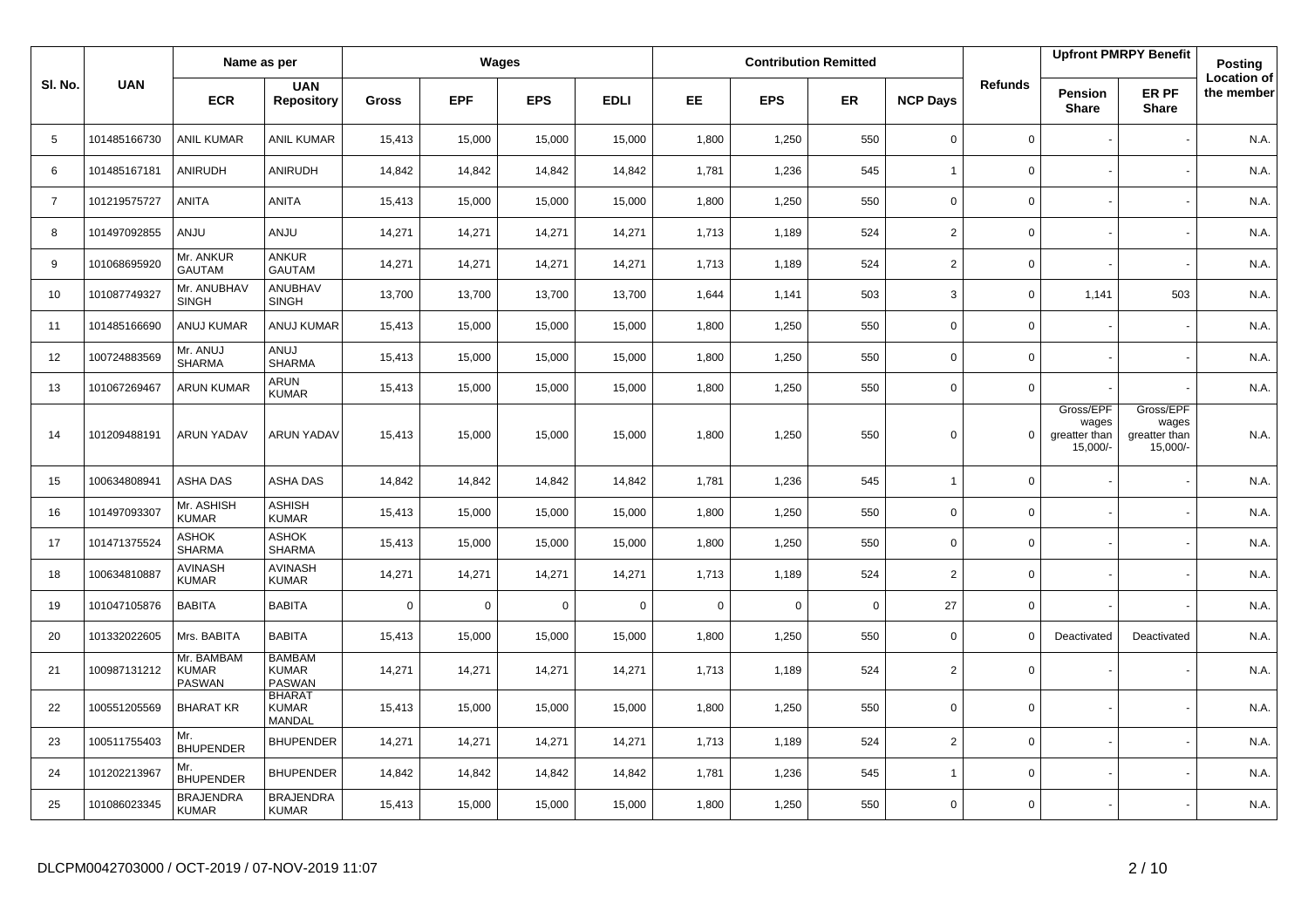|         |              | Name as per                   |                                  |              |            | Wages       |             |          |             | <b>Contribution Remitted</b> |                 |                |                                                 | <b>Upfront PMRPY Benefit</b>                      | Posting                          |
|---------|--------------|-------------------------------|----------------------------------|--------------|------------|-------------|-------------|----------|-------------|------------------------------|-----------------|----------------|-------------------------------------------------|---------------------------------------------------|----------------------------------|
| SI. No. | <b>UAN</b>   | <b>ECR</b>                    | <b>UAN</b><br><b>Repository</b>  | <b>Gross</b> | <b>EPF</b> | <b>EPS</b>  | <b>EDLI</b> | EE       | <b>EPS</b>  | ER                           | <b>NCP Days</b> | <b>Refunds</b> | <b>Pension</b><br><b>Share</b>                  | ER PF<br><b>Share</b>                             | <b>Location of</b><br>the member |
| 26      | 100511889727 | Mr. CHANCHAL<br><b>KUMAR</b>  | CHANCHAL<br><b>KUMAR</b>         | 14,271       | 14,271     | 14,271      | 14,271      | 1,713    | 1,189       | 524                          | $\overline{2}$  | 0              |                                                 |                                                   | N.A.                             |
| 27      | 101068695931 | Mr. CHANDAN<br>KUMAR          | CHANDAN<br><b>KUMAR</b>          | 14,271       | 14,271     | 14,271      | 14,271      | 1,713    | 1,189       | 524                          | $\overline{2}$  | 0              |                                                 |                                                   | N.A.                             |
| 28      | 101270907713 | Ms. CHANDNI                   | <b>CHANDNI</b>                   | 15,413       | 15,000     | 15,000      | 15,000      | 1,800    | 1,250       | 550                          | $\Omega$        | $\Omega$       | Gross/EPF<br>wages<br>greatter than<br>15,000/- | Gross/EPF<br>wages<br>greatter than<br>$15,000/-$ | N.A.                             |
| 29      | 101426785411 | Mr. CHANDPAL<br><b>SHARMA</b> | CHANDPAL<br><b>SHARMA</b>        | 14,842       | 14,842     | 14,842      | 14,842      | 1,781    | 1,236       | 545                          | $\mathbf{1}$    | 0              | 1,236                                           | 545                                               | N.A.                             |
| 30      | 100585157850 | <b>CHINTOO</b><br>MANDAL      | <b>CHINTOO</b><br>MANDAL         | 15,413       | 15,000     | 15,000      | 15,000      | 1,800    | 1,250       | 550                          | $\mathbf 0$     | 0              |                                                 |                                                   | N.A.                             |
| 31      | 100551201822 | DEENANATH                     | <b>DEENANATH</b>                 | 15,413       | 15,000     | 15,000      | 15,000      | 1,800    | 1,250       | 550                          | $\mathbf 0$     | 0              |                                                 |                                                   | N.A.                             |
| 32      | 100511528677 | Mr. DEEPAK                    | <b>DEEPAK</b>                    | 15,413       | 15,000     | 15,000      | 15,000      | 1,800    | 1,250       | 550                          | 0               | 0              |                                                 |                                                   | N.A.                             |
| 33      | 101513932510 | Mr. DEEPAK<br><b>BHILWARA</b> | <b>DEEPAK</b><br><b>BHILWARA</b> | 14,842       | 14,842     | 14,842      | 14,842      | 1,781    | 1,236       | 545                          | $\overline{1}$  | $\mathbf 0$    |                                                 |                                                   | N.A.                             |
| 34      | 101485167199 | <b>DEEPAK SINGH</b>           | <b>DEEPAK</b><br>SINGH           | 14,271       | 14,271     | 14,271      | 14,271      | 1,713    | 1,189       | 524                          | 2               | $\mathbf 0$    |                                                 |                                                   | N.A.                             |
| 35      | 101517468841 | Ms. DEEPIKA                   | <b>DEEPIKA</b>                   | 7,421        | 7,421      | 7,421       | 7,421       | 891      | 618         | 273                          | 14              | 0              |                                                 |                                                   | N.A.                             |
| 36      | 100551202918 | <b>DEVRAJ</b>                 | <b>DEVRAJ</b>                    | 15,413       | 15,000     | 15,000      | 15,000      | 1,800    | 1,250       | 550                          | $\mathbf 0$     | $\mathbf 0$    |                                                 |                                                   | N.A.                             |
| 37      | 101129049712 | <b>DILIP KUMAR</b>            | <b>DILIP KUMAR</b>               | 15,413       | 15,000     | 15,000      | 15,000      | 1,800    | 1,250       | 550                          | $\Omega$        | $\Omega$       | Gross/EPF<br>wages<br>greatter than<br>15,000/- | Gross/EPF<br>wages<br>greatter than<br>15,000/-   | N.A.                             |
| 38      | 101485167175 | <b>DINESH</b>                 | <b>DINESH</b>                    | 11,988       | 11,988     | 11,988      | 11,988      | 1,439    | 999         | 440                          | 6               | 0              |                                                 |                                                   | N.A.                             |
| 39      | 101390362478 | Mr. GOPAL                     | <b>GOPAL</b>                     | 11,988       | 11,988     | 11,988      | 11,988      | 1,439    | 999         | 440                          | 6               | 0              |                                                 |                                                   | N.A.                             |
| 40      | 100566163256 | Mr. GYAN<br><b>SINGH</b>      | <b>GYAN SINGH</b>                | 14,271       | 14,271     | 14,271      | 14,271      | 1,713    | 1,189       | 524                          | $\overline{2}$  | 0              |                                                 |                                                   | N.A.                             |
| 41      | 101186798598 | <b>HARISH KUMAR</b>           | <b>HARISH</b><br><b>KUMAR</b>    | 13,700       | 13,700     | 13,700      | 13,700      | 1,644    | 1,141       | 503                          | 3               | 0              | 1,141                                           | 503                                               | N.A.                             |
| 42      | 101291423288 | Mr. HIRA LAL<br>SAHU          | <b>HIRA LAL</b><br>SAHU          | 15,413       | 15,000     | 15,000      | 15,000      | 1,800    | 1,250       | 550                          | $\mathbf 0$     | 0              |                                                 |                                                   | N.A.                             |
| 43      | 101393221463 | Mrs.<br><b>INDRAWATI</b>      | <b>INDRAWATI</b>                 | 15,413       | 15,000     | 15,000      | 15,000      | 1,800    | 1,250       | 550                          | $\mathbf 0$     | 0              |                                                 |                                                   | N.A.                             |
| 44      | 101414468451 | Mrs. KAILASH<br>DEVI          | KAILASH<br><b>DEVI</b>           | 15,413       | 15,000     | 15,000      | 15,000      | 1,800    | 1,250       | 550                          | $\mathbf 0$     | 0              |                                                 |                                                   | N.A.                             |
| 45      | 101381187673 | Mr. KAILASH<br>PASWAN         | KAILASH<br>PASWAN                | $\mathbf 0$  | $\Omega$   | $\mathbf 0$ | $\mathbf 0$ | $\Omega$ | $\mathbf 0$ | $\mathbf 0$                  | 27              | 0              |                                                 |                                                   | N.A.                             |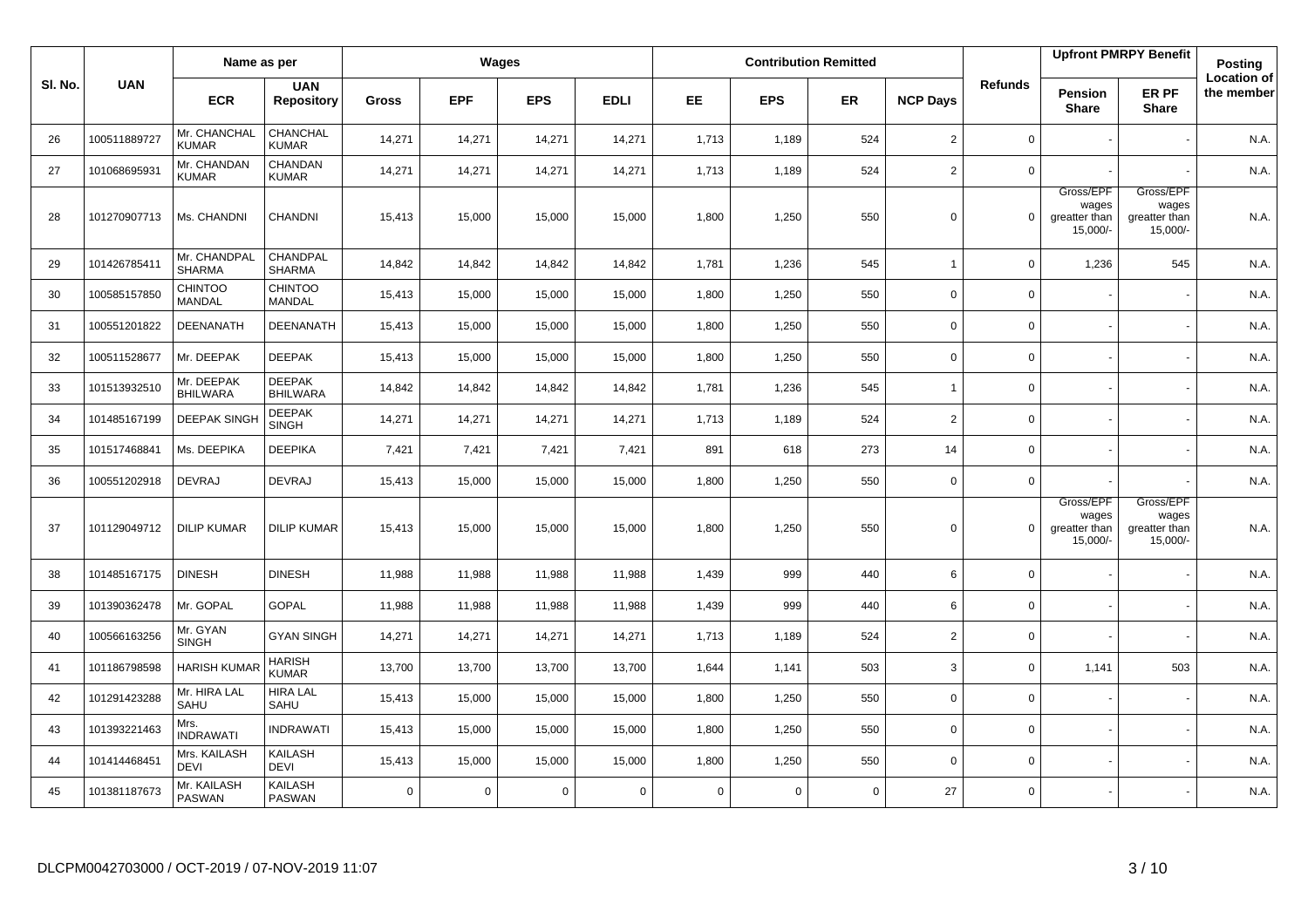|         |              | Name as per                   |                                  |              | Wages      |            |             |           |            | <b>Contribution Remitted</b> |                 |                     |                                                 | <b>Upfront PMRPY Benefit</b>                      | Posting                          |
|---------|--------------|-------------------------------|----------------------------------|--------------|------------|------------|-------------|-----------|------------|------------------------------|-----------------|---------------------|-------------------------------------------------|---------------------------------------------------|----------------------------------|
| SI. No. | <b>UAN</b>   | <b>ECR</b>                    | <b>UAN</b><br><b>Repository</b>  | <b>Gross</b> | <b>EPF</b> | <b>EPS</b> | <b>EDLI</b> | <b>EE</b> | <b>EPS</b> | <b>ER</b>                    | <b>NCP Days</b> | <b>Refunds</b>      | <b>Pension</b><br><b>Share</b>                  | ER PF<br><b>Share</b>                             | <b>Location of</b><br>the member |
| 46      | 101517468860 | Mr. KAMAL<br><b>KISHOR</b>    | <b>KAMAL</b><br><b>KISHOR</b>    | 7,992        | 7,992      | 7,992      | 7,992       | 959       | 666        | 293                          | 13              | $\mathsf 0$         |                                                 |                                                   | N.A.                             |
| 47      | 101497093311 | Mr. KAMLESH<br><b>KUMAR</b>   | <b>KAMLESH</b><br><b>KUMAR</b>   | 14,842       | 14,842     | 14,842     | 14,842      | 1,781     | 1,236      | 545                          | $\mathbf{1}$    | $\mathbf 0$         |                                                 |                                                   | N.A.                             |
| 48      | 101228120643 | Mr. KAPIL                     | <b>KAPIL</b>                     | 15,413       | 15,000     | 15,000     | 15,000      | 1,800     | 1,250      | 550                          | $\mathbf 0$     | $\mathbf 0$         |                                                 |                                                   | N.A.                             |
| 49      | 100758416227 | Mr. KARTIK                    | <b>KARTIK</b>                    | 15,413       | 15,000     | 15,000     | 15,000      | 1,800     | 1,250      | 550                          | $\mathbf 0$     | $\mathbf 0$         | Deactivated                                     | Deactivated                                       | N.A.                             |
| 50      | 101497092840 | <b>KOMAL KUMAR</b>            | KOMAL<br><b>KUMARI</b>           | 15,413       | 15,000     | 15,000     | 15,000      | 1,800     | 1,250      | 550                          | $\mathbf 0$     | $\mathsf 0$         |                                                 |                                                   | N.A.                             |
| 51      | 101272833502 | Mr. KULDEEP<br><b>KUMAR</b>   | <b>KULDEEP</b><br><b>KUMAR</b>   | 14,842       | 14,842     | 14,842     | 14,842      | 1,781     | 1,236      | 545                          | $\overline{1}$  | $\mathsf 0$         |                                                 |                                                   | N.A.                             |
| 52      | 101419412127 | LOKENDRA<br><b>KUMAR</b>      | LOKENDRA<br><b>KUMAR</b>         | 15,413       | 15,000     | 15,000     | 15,000      | 1,800     | 1,250      | 550                          | $\mathbf 0$     | $\mathbf 0$         | Deactivated                                     | Deactivated                                       | N.A.                             |
| 53      | 100551203135 | <b>MAMTA</b>                  | <b>MAMTA</b>                     | 13,129       | 13,129     | 13,129     | 13,129      | 1,575     | 1,094      | 481                          | $\overline{4}$  | $\mathbf 0$         |                                                 |                                                   | N.A.                             |
| 54      | 101226699638 | <b>MANISH KUMAR</b>           | MANISH<br><b>KUMAR</b>           | 15,413       | 15,000     | 15,000     | 15,000      | 1,800     | 1,250      | 550                          | $\mathbf 0$     | $\Omega$            | Gross/EPF<br>wages<br>greatter than<br>15,000/- | Gross/EPF<br>wages<br>greatter than<br>$15,000/-$ | N.A.                             |
| 55      | 101249420862 | Mrs. MANISHI                  | <b>MANISHI</b>                   | 11,417       | 11,417     | 11,417     | 11,417      | 1,370     | 951        | 419                          | $\overline{7}$  | $\mathbf 0$         |                                                 |                                                   | N.A.                             |
| 56      | 101508095867 | <b>MANJU</b>                  | <b>MANJU</b>                     | 14,842       | 14,842     | 14,842     | 14,842      | 1,781     | 1,236      | 545                          | $\mathbf{1}$    | $\mathbf 0$         |                                                 |                                                   | N.A.                             |
| 57      | 101434517100 | Mr. MANOHAR<br><b>PASWAN</b>  | <b>MANOHAR</b><br><b>PASWAN</b>  | 14,842       | 14,842     | 14,842     | 14,842      | 1,781     | 1,236      | 545                          | $\mathbf{1}$    | $\mathbf 0$         |                                                 |                                                   | N.A.                             |
| 58      | 101485165540 | Mr. MANOJ                     | MANOJ                            | 14,271       | 14,271     | 14,271     | 14,271      | 1,713     | 1,189      | 524                          | $\overline{2}$  | $\mathbf 0$         |                                                 |                                                   | N.A.                             |
| 59      | 101176538245 | Mr. MANOJ<br><b>KUMAR</b>     | <b>MANOJ</b><br><b>KUMAR</b>     | 15,413       | 15,000     | 15,000     | 15,000      | 1,800     | 1,250      | 550                          | $\mathsf 0$     | $\mathsf 0$         |                                                 |                                                   | N.A.                             |
| 60      | 101339760449 | Mr. MANOJ<br><b>KUMAR SAH</b> | <b>LONAM</b><br><b>KUMAR SAH</b> | 15,413       | 15,000     | 15,000     | 15,000      | 1,800     | 1,250      | 550                          | $\Omega$        | $\Omega$            | Gross/EPF<br>wages<br>greatter than<br>15,000/- | Gross/EPF<br>wages<br>greatter than<br>15,000/-   | N.A.                             |
| 61      | 101497092864 | <b>MANOJ</b><br>PASWAN        | <b>MANOJ</b><br><b>PASWAN</b>    | 15,413       | 15,000     | 15,000     | 15,000      | 1,800     | 1,250      | 550                          | $\mathbf 0$     | $\mathsf 0$         |                                                 |                                                   | N.A.                             |
| 62      | 100551203616 | <b>MANTUN</b>                 | <b>MANTUN</b>                    | 14,842       | 14,842     | 14,842     | 14,842      | 1,781     | 1,236      | 545                          | $\overline{1}$  | $\mathsf{O}\xspace$ |                                                 |                                                   | N.A.                             |
| 63      | 100732911407 | Mr. MD RIZWAN<br><b>ALAM</b>  | <b>MD RIZWAN</b><br><b>ALAM</b>  | 15,413       | 15,000     | 15,000     | 15,000      | 1,800     | 1,250      | 550                          | $\mathbf 0$     | $\mathbf 0$         |                                                 |                                                   | N.A.                             |
| 64      | 101471377966 | <b>MD SALMAN</b>              | <b>MD SALMAN</b>                 | 14,842       | 14,842     | 14,842     | 14,842      | 1,781     | 1,236      | 545                          | $\overline{1}$  | $\mathbf 0$         |                                                 |                                                   | N.A.                             |
| 65      | 101458714839 | <b>MILAN CHELL</b>            | <b>MILAN CHELL</b>               | 15,413       | 15,000     | 15,000     | 15,000      | 1,800     | 1,250      | 550                          | $\mathbf 0$     | $\mathbf 0$         |                                                 |                                                   | N.A.                             |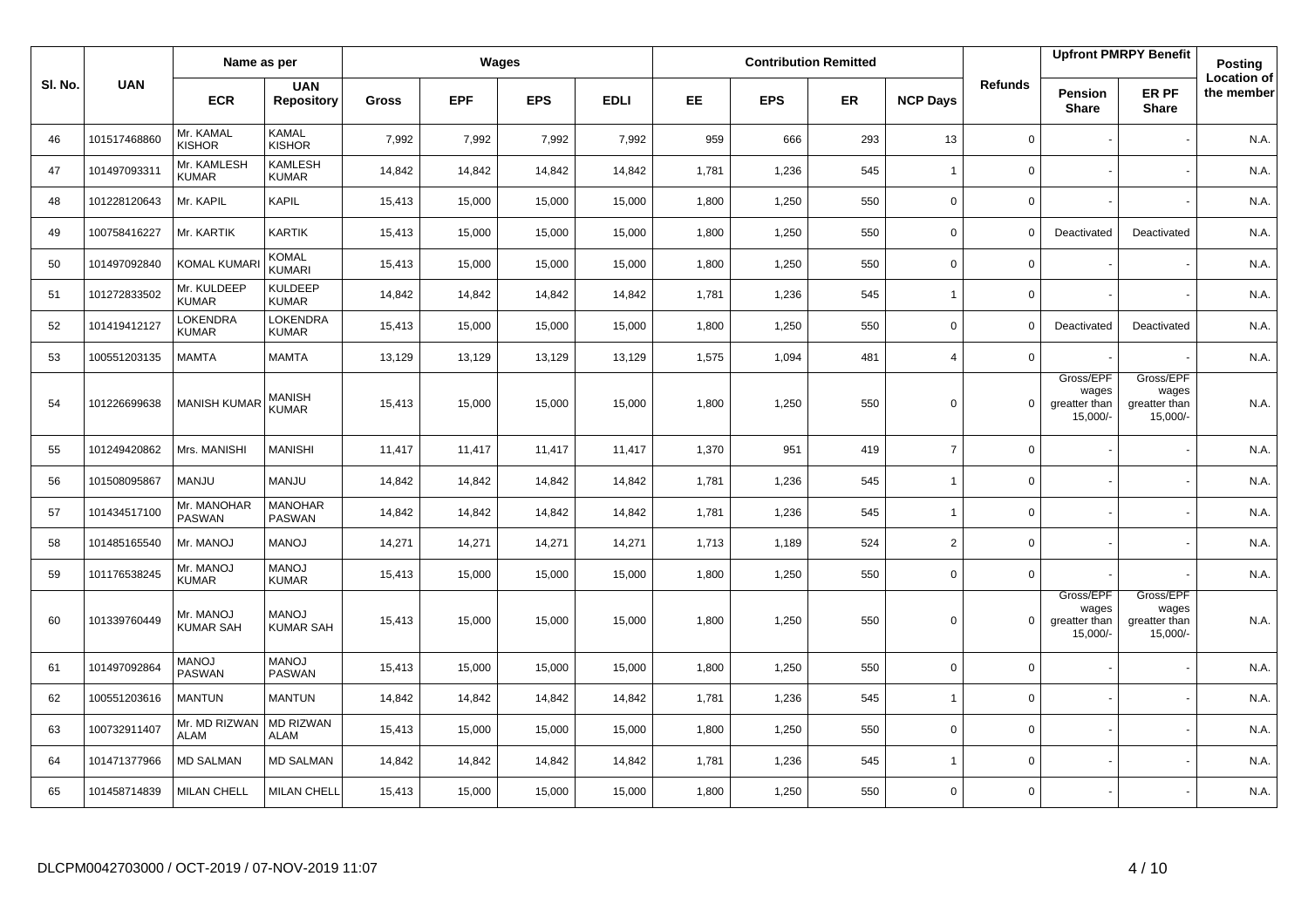|         |              | Name as per                         |                                               |             |            | Wages       |             |          |            | <b>Contribution Remitted</b> |                 |                |                                                 | <b>Upfront PMRPY Benefit</b>                    | <b>Posting</b>                   |
|---------|--------------|-------------------------------------|-----------------------------------------------|-------------|------------|-------------|-------------|----------|------------|------------------------------|-----------------|----------------|-------------------------------------------------|-------------------------------------------------|----------------------------------|
| SI. No. | <b>UAN</b>   | <b>ECR</b>                          | <b>UAN</b><br><b>Repository</b>               | Gross       | <b>EPF</b> | <b>EPS</b>  | <b>EDLI</b> | EE.      | <b>EPS</b> | <b>ER</b>                    | <b>NCP Days</b> | <b>Refunds</b> | Pension<br><b>Share</b>                         | ER PF<br><b>Share</b>                           | <b>Location of</b><br>the member |
| 66      | 101458714894 | <b>MO NADEEM</b>                    | <b>MO NADEEM</b>                              | 15,413      | 15,000     | 15,000      | 15,000      | 1,800    | 1,250      | 550                          | $\mathbf 0$     | $\mathbf 0$    |                                                 |                                                 | N.A.                             |
| 67      | 100876013439 | Mr. MOHD<br>KURBAN                  | <b>MOHD</b><br><b>KURBAN</b>                  | 14,271      | 14,271     | 14,271      | 14,271      | 1,713    | 1,189      | 524                          | $\overline{2}$  | 0              |                                                 |                                                 | N.A.                             |
| 68      | 101425713674 | Ms. MOHINI                          | <b>MOHINI</b>                                 | 14,842      | 14,842     | 14,842      | 14,842      | 1,781    | 1,236      | 545                          | $\overline{1}$  | 0              | 1,236                                           | 545                                             | N.A.                             |
| 69      | 101167949217 | Mr.<br>MUINUDDEEN                   | <b>MUINUDDEE</b><br>N                         | 15,413      | 15,000     | 15,000      | 15,000      | 1,800    | 1,250      | 550                          | $\mathbf 0$     | 0              |                                                 |                                                 | N.A.                             |
| 70      | 100474262799 | Mukesh Kumar                        | <b>MUKESH</b><br><b>KUMAR</b>                 | 15,413      | 15,000     | 15,000      | 15,000      | 1,800    | 1,250      | 550                          | $\mathbf 0$     | 0              |                                                 |                                                 | N.A.                             |
| 71      | 101087749287 | Mr. MUKESH<br><b>KUMAR GUPTA</b>    | <b>MUKESH</b><br><b>KUMAR</b><br><b>GUPTA</b> | 14,271      | 14,271     | 14,271      | 14,271      | 1,713    | 1,189      | 524                          | 2               | 0              | 1,189                                           | 524                                             | N.A.                             |
| 72      | 101114907546 | Mr. MURTAZA<br><b>ANSARI</b>        | <b>MURTAZA</b><br><b>ANSARI</b>               | 14,271      | 14,271     | 14,271      | 14,271      | 1,713    | 1,189      | 524                          | $\overline{2}$  | $\mathsf{O}$   |                                                 |                                                 | N.A.                             |
| 73      | 101414502106 | Mr. NAR SINGH<br><b>KUMAR</b>       | <b>NAR SINGH</b><br><b>KUMAR</b>              | 15,413      | 15,000     | 15,000      | 15,000      | 1,800    | 1,250      | 550                          | $\mathbf 0$     | $\mathsf{O}$   |                                                 |                                                 | N.A.                             |
| 74      | 100516642553 | Mr. NARENDER<br><b>SINGH</b>        | NARENDER<br><b>SINGH</b>                      | 14,271      | 14,271     | 14,271      | 14,271      | 1,713    | 1,189      | 524                          | $\overline{2}$  | $\mathbf 0$    |                                                 |                                                 | N.A.                             |
| 75      | 101152555043 | NARENDRA                            | <b>NARENDRA</b>                               | 15,413      | 15,000     | 15,000      | 15,000      | 1,800    | 1,250      | 550                          | $\Omega$        | $\Omega$       | Gross/EPF<br>wages<br>greatter than<br>15,000/- | Gross/EPF<br>wages<br>greatter than<br>15,000/- | N.A.                             |
| 76      | 101446308748 | Mr. NEERAJ<br><b>KUMAR</b>          | NEERAJ<br><b>KUMAR</b>                        | 14,842      | 14,842     | 14,842      | 14,842      | 1,781    | 1,236      | 545                          | $\overline{1}$  | 0              |                                                 |                                                 | N.A.                             |
| 77      | 101497092893 | <b>NEETU</b>                        | <b>NEETU</b>                                  | 13,129      | 13,129     | 13,129      | 13,129      | 1,575    | 1,094      | 481                          | $\overline{4}$  | 0              |                                                 |                                                 | N.A.                             |
| 78      | 101446308795 | NIKHIL KUMAR<br><b>ANAND</b>        | <b>NIKHIL</b><br><b>KUMAR</b><br>ANAND        | $\mathbf 0$ | $\Omega$   | $\mathbf 0$ | $\mathbf 0$ | $\Omega$ | $\Omega$   | $\mathbf 0$                  | 27              | $\mathbf{0}$   |                                                 |                                                 | N.A.                             |
| 79      | 101458714825 | NIPU DEVI                           | NIPU DEVI                                     | 14,842      | 14,842     | 14,842      | 14,842      | 1,781    | 1,236      | 545                          | $\overline{1}$  | 0              |                                                 |                                                 | N.A.                             |
| 80      | 101485167201 | NITESH KUMA                         | <b>NITESH</b><br><b>KUMAR</b>                 | 13,700      | 13,700     | 13,700      | 13,700      | 1,644    | 1,141      | 503                          | 3               | 0              |                                                 |                                                 | N.A.                             |
| 81      | 101114907648 | Mr. ONKAR<br><b>KUMAR</b><br>PASWAN | <b>ONKAR</b><br><b>KUMAR</b><br><b>PASWAN</b> | 11,988      | 11,988     | 11,988      | 11,988      | 1,439    | 999        | 440                          | 6               | $\mathbf 0$    | 999                                             | 440                                             | N.A.                             |
| 82      | 101107180683 | <b>PAVNESH</b><br>KUMAR             | <b>PAVNESH</b><br><b>KUMAR</b>                | 15,413      | 15,000     | 15,000      | 15,000      | 1,800    | 1,250      | 550                          | $\mathbf 0$     | $\Omega$       | Gross/EPF<br>wages<br>greatter than<br>15,000/- | Gross/EPF<br>wages<br>greatter than<br>15,000/- | N.A.                             |
| 83      | 100551202960 | PAWAN II                            | <b>PAWAN</b>                                  | 14,842      | 14,842     | 14,842      | 14,842      | 1,781    | 1,236      | 545                          | $\overline{1}$  | 0              |                                                 |                                                 | N.A.                             |
| 84      | 101408083152 | Mr.<br>PHAHIMUDDEE<br>N             | PHAHIMUDD<br><b>EEN</b>                       | 7,992       | 7,992      | 7,992       | 7,992       | 959      | 666        | 293                          | 13              | 0              |                                                 |                                                 | N.A.                             |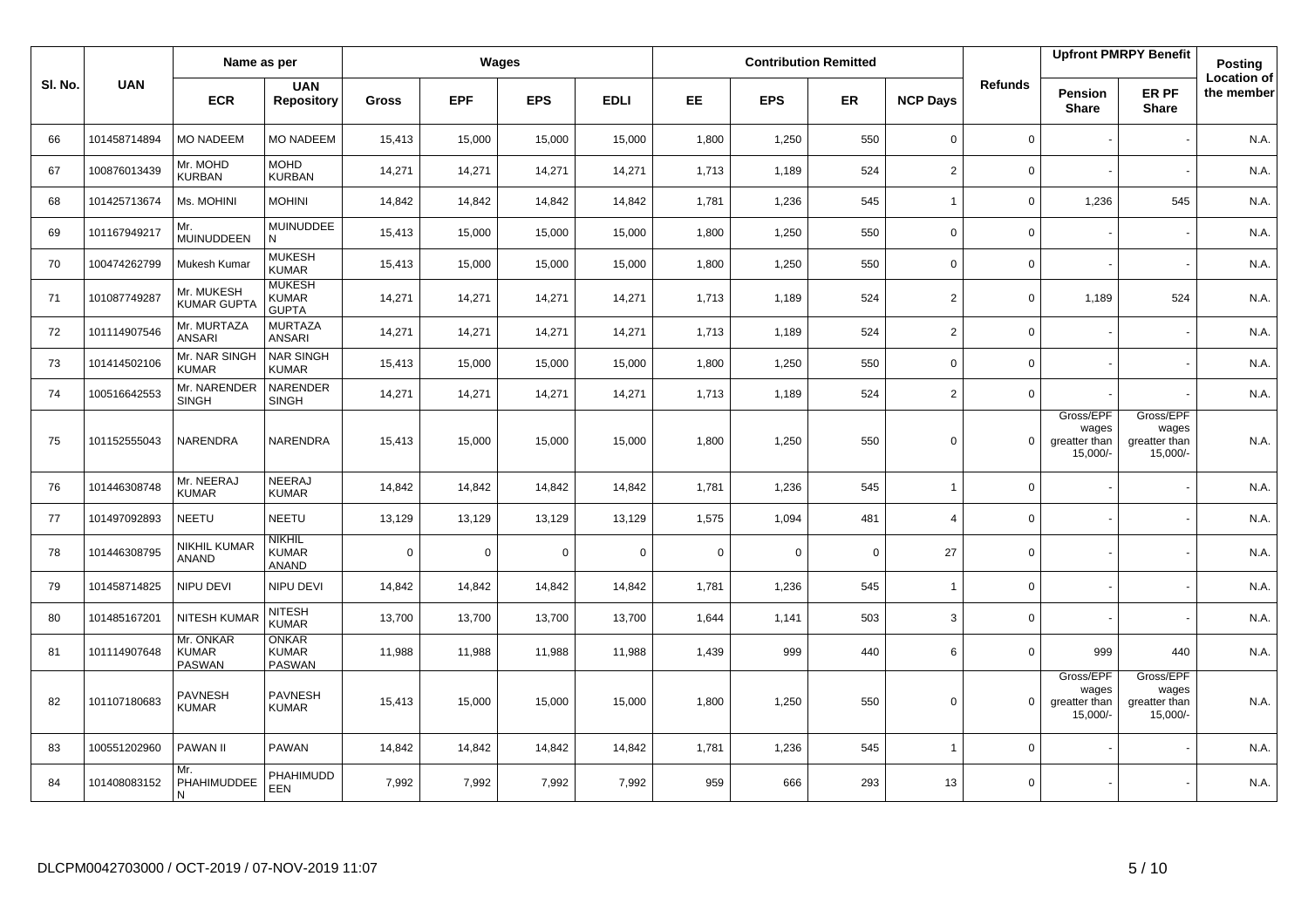|         |              | Name as per                       |                                                |              |            | Wages      |             |           |            | <b>Contribution Remitted</b> |                 |                |                                                 | <b>Upfront PMRPY Benefit</b>                    | <b>Posting</b>                   |
|---------|--------------|-----------------------------------|------------------------------------------------|--------------|------------|------------|-------------|-----------|------------|------------------------------|-----------------|----------------|-------------------------------------------------|-------------------------------------------------|----------------------------------|
| SI. No. | <b>UAN</b>   | <b>ECR</b>                        | <b>UAN</b><br><b>Repository</b>                | <b>Gross</b> | <b>EPF</b> | <b>EPS</b> | <b>EDLI</b> | <b>EE</b> | <b>EPS</b> | <b>ER</b>                    | <b>NCP Days</b> | <b>Refunds</b> | <b>Pension</b><br><b>Share</b>                  | ER PF<br><b>Share</b>                           | <b>Location of</b><br>the member |
| 85      | 101471375530 | PINTU GAUTAN                      | PINTU<br><b>GAUTAM</b>                         | 14,842       | 14,842     | 14,842     | 14,842      | 1,781     | 1,236      | 545                          | $\overline{1}$  | $\mathbf{0}$   |                                                 |                                                 | N.A.                             |
| 86      | 101217651935 | Ms. POOJA<br>KUMARI               | POOJA<br><b>KUMARI</b>                         | 14,842       | 14,842     | 14,842     | 14,842      | 1,781     | 1,236      | 545                          | $\overline{1}$  | $\mathbf 0$    |                                                 |                                                 | N.A.                             |
| 87      | 101419412136 | PRABHA DEVI                       | PRABHA<br><b>DEVI</b>                          | 15,413       | 15,000     | 15,000     | 15,000      | 1,800     | 1,250      | 550                          | $\Omega$        | $\mathbf 0$    | Gross/EPF<br>wages<br>greatter than<br>15,000/- | Gross/EPF<br>wages<br>greatter than<br>15,000/- | N.A.                             |
| 88      | 101461948580 | Mr. PRADEEP<br><b>ASWAL</b>       | PRADEEP<br>ASWAL                               | 15,413       | 15,000     | 15,000     | 15,000      | 1,800     | 1,250      | 550                          | $\mathbf 0$     | $\mathbf 0$    |                                                 |                                                 | N.A.                             |
| 89      | 100512304105 | Mr. PRADEEP<br><b>KUMAR SINGH</b> | <b>PRADEEP</b><br><b>KUMAR</b><br><b>SINGH</b> | 17,299       | 15,000     | 15,000     | 15,000      | 1,800     | 1,250      | 550                          | $\overline{2}$  | 0              |                                                 |                                                 | N.A.                             |
| 90      | 100702503916 | Mr. PRAKASH<br><b>SINGH BISHT</b> | <b>PRAKASH</b><br><b>SINGH BISHT</b>           | 12,559       | 12,559     | 12,559     | 12,559      | 1,507     | 1,046      | 461                          | 5               | 0              |                                                 |                                                 | N.A.                             |
| 91      | 101508095879 | <b>PREETI</b>                     | PREETI                                         | 14,842       | 14,842     | 14,842     | 14,842      | 1,781     | 1,236      | 545                          | $\overline{1}$  | 0              |                                                 |                                                 | N.A.                             |
| 92      | 101458714936 | PREM CHAND                        | PREM<br><b>CHAND</b>                           | 15,413       | 15,000     | 15,000     | 15,000      | 1,800     | 1,250      | 550                          | $\mathsf 0$     | $\mathbf{0}$   |                                                 |                                                 | N.A.                             |
| 93      | 101270907692 | Mr.<br>PREMNARAYAN AN             | PREMNARAY                                      | 15,413       | 15,000     | 15,000     | 15,000      | 1,800     | 1,250      | 550                          | $\Omega$        | $\Omega$       | Gross/EPF<br>wages<br>greatter than<br>15,000/- | Gross/EPF<br>wages<br>greatter than<br>15,000/- | N.A.                             |
| 94      | 101048119563 | Mr. PYARE LAL                     | <b>PYARE LAL</b>                               | 15,413       | 15,000     | 15,000     | 15,000      | 1,800     | 1,250      | 550                          | $\Omega$        | $\Omega$       | Gross/EPF<br>wages<br>greatter than<br>15,000/- | Gross/EPF<br>wages<br>greatter than<br>15,000/- | N.A.                             |
| 95      | 101361915112 | Mr.<br>RAGHUNANDA<br>N KUMAR      | RAGHUNAND<br>AN KUMAR                          | 11,417       | 11,417     | 11,417     | 11,417      | 1,370     | 951        | 419                          | $\overline{7}$  | 0              | 951                                             | 419                                             | N.A.                             |
| 96      | 101278724544 | Mr. RAHUL<br><b>KUMAR</b>         | <b>RAHUL</b><br><b>KUMAR</b>                   | 15,413       | 15,000     | 15,000     | 15,000      | 1,800     | 1,250      | 550                          | $\mathbf 0$     | 0              |                                                 |                                                 | N.A.                             |
| 97      | 101419412143 | RAHUL KUMAR                       | <b>RAHUL</b><br><b>KUMAR</b>                   | 5,708        | 5,708      | 5,708      | 5,708       | 685       | 475        | 210                          | 17              | 0              | 475                                             | 210                                             | N.A.                             |
| 98      | 101151377040 | Mr. RAJ KUMAR                     | RAJ KUMAR                                      | 14,271       | 14,271     | 14,271     | 14,271      | 1,713     | 1,189      | 524                          | 2               | 0              |                                                 |                                                 | N.A.                             |
| 99      | 100892801306 | Mr. RAJ SINGH                     | <b>RAJ SINGH</b>                               | 13,700       | 13,700     | 13,700     | 13,700      | 1,644     | 1,141      | 503                          | 3               | 0              |                                                 |                                                 | N.A.                             |
| 100     | 100532996867 | RAJA RAM                          | RAJA RAM                                       | 15,413       | 15,000     | 15,000     | 15,000      | 1,800     | 1,250      | 550                          | 0               | 0              |                                                 |                                                 | N.A.                             |
| 101     | 101517468839 | Mr. RAJEEV<br><b>KUMAR</b>        | RAJEEV<br><b>KUMAR</b>                         | 12,559       | 12,559     | 12,559     | 12,559      | 1,507     | 1,046      | 461                          | $\overline{5}$  | 0              |                                                 |                                                 | N.A.                             |
| 102     | 100670983854 | Mr. RAJESH                        | RAJESH                                         | 15,413       | 15,000     | 15,000     | 15,000      | 1,800     | 1,250      | 550                          | $\mathbf 0$     | 0              |                                                 |                                                 | N.A.                             |
| 103     | 101435035893 | Mr. RAJESH                        | RAJESH                                         | 14,842       | 14,842     | 14,842     | 14,842      | 1,781     | 1,236      | 545                          | $\overline{1}$  | $\mathbf 0$    |                                                 |                                                 | N.A.                             |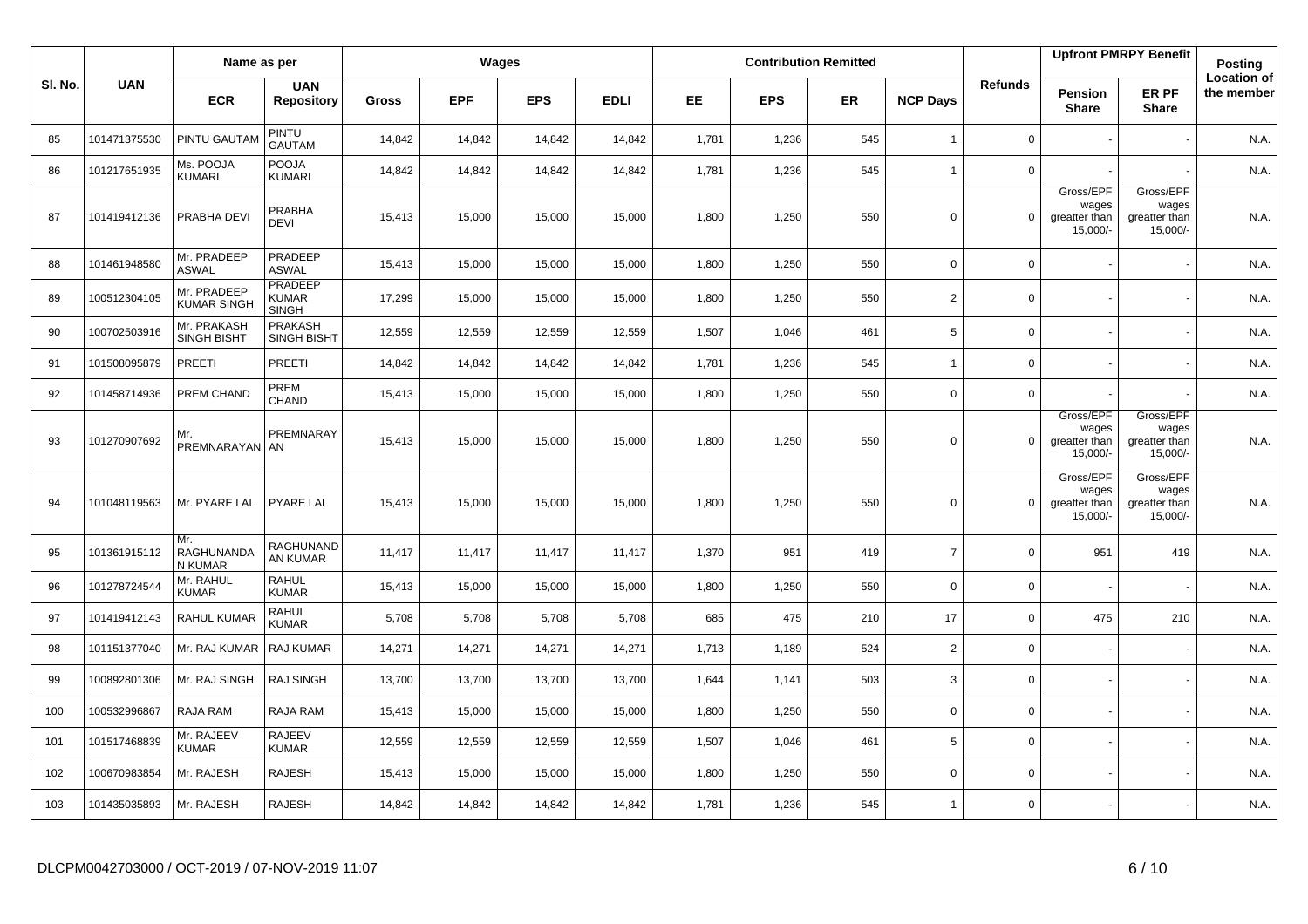|         |              | Name as per                                 |                                                |              |             | Wages       |             |             |             | <b>Contribution Remitted</b> |                 |                |                                                 | <b>Upfront PMRPY Benefit</b>                    | Posting                          |
|---------|--------------|---------------------------------------------|------------------------------------------------|--------------|-------------|-------------|-------------|-------------|-------------|------------------------------|-----------------|----------------|-------------------------------------------------|-------------------------------------------------|----------------------------------|
| SI. No. | <b>UAN</b>   | <b>ECR</b>                                  | <b>UAN</b><br><b>Repository</b>                | <b>Gross</b> | <b>EPF</b>  | <b>EPS</b>  | <b>EDLI</b> | EE.         | <b>EPS</b>  | <b>ER</b>                    | <b>NCP Days</b> | <b>Refunds</b> | Pension<br>Share                                | ER PF<br><b>Share</b>                           | <b>Location of</b><br>the member |
| 104     | 101471375553 | RAJESH KUMA                                 | <b>RAJESH</b><br><b>KUMAR</b>                  | 15,413       | 15,000      | 15,000      | 15,000      | 1,800       | 1,250       | 550                          | $\mathbf 0$     | $\mathsf{O}$   |                                                 |                                                 | N.A.                             |
| 105     | 101188530484 | Mr. RAJKUMAR<br>YADAV                       | <b>RAJKUMAR</b><br>YADAV                       | 15,413       | 15,000      | 15,000      | 15,000      | 1,800       | 1,250       | 550                          | $\mathbf 0$     | $\mathbf 0$    |                                                 |                                                 | N.A.                             |
| 106     | 100566256947 | RAJU KR                                     | RAJU KUMAR                                     | 15,413       | 15,000      | 15,000      | 15,000      | 1,800       | 1,250       | 550                          | $\mathbf 0$     | $\mathbf 0$    |                                                 |                                                 | N.A.                             |
| 107     | 101365562711 | Mr. RAKESH<br><b>KUMAR JHA</b>              | <b>RAKESH</b><br><b>KUMAR JHA</b>              | 15,413       | 15,000      | 15,000      | 15,000      | 1,800       | 1,250       | 550                          | $\mathbf 0$     | $\mathbf 0$    |                                                 |                                                 | N.A.                             |
| 108     | 101386670379 | Mr. RAKESH<br><b>KUMAR</b><br><b>NAMDEV</b> | <b>RAKESH</b><br><b>KUMAR</b><br><b>NAMDEV</b> | 15,127       | 15,000      | 15,000      | 15,000      | 1,800       | 1,250       | 550                          | $\mathbf{1}$    | $\Omega$       | Gross/EPF<br>wages<br>greatter than<br>15,000/- | Gross/EPF<br>wages<br>greatter than<br>15,000/- | N.A.                             |
| 109     | 100551205697 | <b>RAM KUMAR</b>                            | <b>RAM KUMAR</b>                               | 15,413       | 15,000      | 15,000      | 15,000      | 1,800       | 1,250       | 550                          | $\mathbf 0$     | $\mathbf 0$    |                                                 |                                                 | N.A.                             |
| 110     | 101485166748 | RAM KUMAR                                   | <b>RAM KUMAR</b>                               | 14,842       | 14,842      | 14,842      | 14,842      | 1,781       | 1,236       | 545                          | $\mathbf{1}$    | $\mathsf 0$    |                                                 |                                                 | N.A.                             |
| 111     | 101419412087 | <b>RAM MOHAN</b>                            | <b>RAM MOHAN</b>                               | 15,413       | 15,000      | 15,000      | 15,000      | 1,800       | 1,250       | 550                          | $\mathbf 0$     | $\Omega$       | Gross/EPF<br>wages<br>greatter than<br>15,000/- | Gross/EPF<br>wages<br>greatter than<br>15,000/- | N.A.                             |
| 112     | 101471580037 | Mr. RAM ROOP                                | <b>RAM ROOP</b>                                | 14,842       | 14,842      | 14,842      | 14,842      | 1,781       | 1,236       | 545                          | $\mathbf{1}$    | $\mathbf 0$    |                                                 |                                                 | N.A.                             |
| 113     | 101497781040 | <b>RANI KASHYAP</b>                         | RANI<br><b>KASHYAP</b>                         | $\mathbf 0$  | $\mathbf 0$ | $\mathbf 0$ | $\mathbf 0$ | $\mathbf 0$ | $\mathbf 0$ | $\overline{0}$               | 27              | $\mathbf 0$    |                                                 |                                                 | N.A.                             |
| 114     | 100532995380 | RANJAN                                      | RANJAN                                         | 15,413       | 15,000      | 15,000      | 15,000      | 1,800       | 1,250       | 550                          | $\mathbf 0$     | $\mathbf 0$    |                                                 |                                                 | N.A.                             |
| 115     | 101419412162 | <b>RAVI KUMAR</b>                           | RAVI KUMAR                                     | 13,700       | 13,700      | 13,700      | 13,700      | 1,644       | 1,141       | 503                          | 3               | $\mathsf 0$    |                                                 |                                                 | N.A.                             |
| 116     | 100732250016 | <b>RAVINDRA</b>                             | <b>RAVINDRA</b>                                | 15,413       | 15,000      | 15,000      | 15,000      | 1,800       | 1,250       | 550                          | $\mathbf 0$     | $\mathbf 0$    |                                                 |                                                 | N.A.                             |
| 117     | 100566255383 | <b>RAVINDER</b>                             | <b>RAVINDRA</b><br><b>RAUT</b>                 | 15,413       | 15,000      | 15,000      | 15,000      | 1,800       | 1,250       | 550                          | $\mathbf 0$     | $\mathsf{O}$   |                                                 |                                                 | N.A.                             |
| 118     | 101299226232 | Mr. RITU                                    | <b>RITU</b>                                    | 14,271       | 14,271      | 14,271      | 14,271      | 1,713       | 1,189       | 524                          | $\overline{2}$  | $\mathbf 0$    |                                                 |                                                 | N.A.                             |
| 119     | 101217651926 | Mrs. RUBI<br>CHAUBE                         | <b>RUBI</b><br>CHAUBE                          | 14,271       | 14,271      | 14,271      | 14,271      | 1,713       | 1,189       | 524                          | $\overline{2}$  | $\mathsf{O}$   |                                                 |                                                 | N.A.                             |
| 120     | 101368264694 | Mrs. RUMA                                   | <b>RUMA</b>                                    | 14,842       | 14,842      | 14,842      | 14,842      | 1,781       | 1,236       | 545                          | $\mathbf{1}$    | $\mathsf 0$    | 1,236                                           | 545                                             | N.A.                             |
| 121     | 101508095880 | <b>RUPESH SAH</b>                           | RUPESH SAH                                     | 9,704        | 9,704       | 9,704       | 9,704       | 1,164       | 808         | 356                          | 10              | $\mathbf 0$    |                                                 |                                                 | N.A.                             |
| 122     | 101419412094 | <b>SACHIN</b>                               | <b>SACHIN</b>                                  | 15,413       | 15,000      | 15,000      | 15,000      | 1,800       | 1,250       | 550                          | $\mathbf 0$     | $\mathbf 0$    | Gross/EPF<br>wages<br>greatter than<br>15,000/- | Gross/EPF<br>wages<br>greatter than<br>15,000/- | N.A.                             |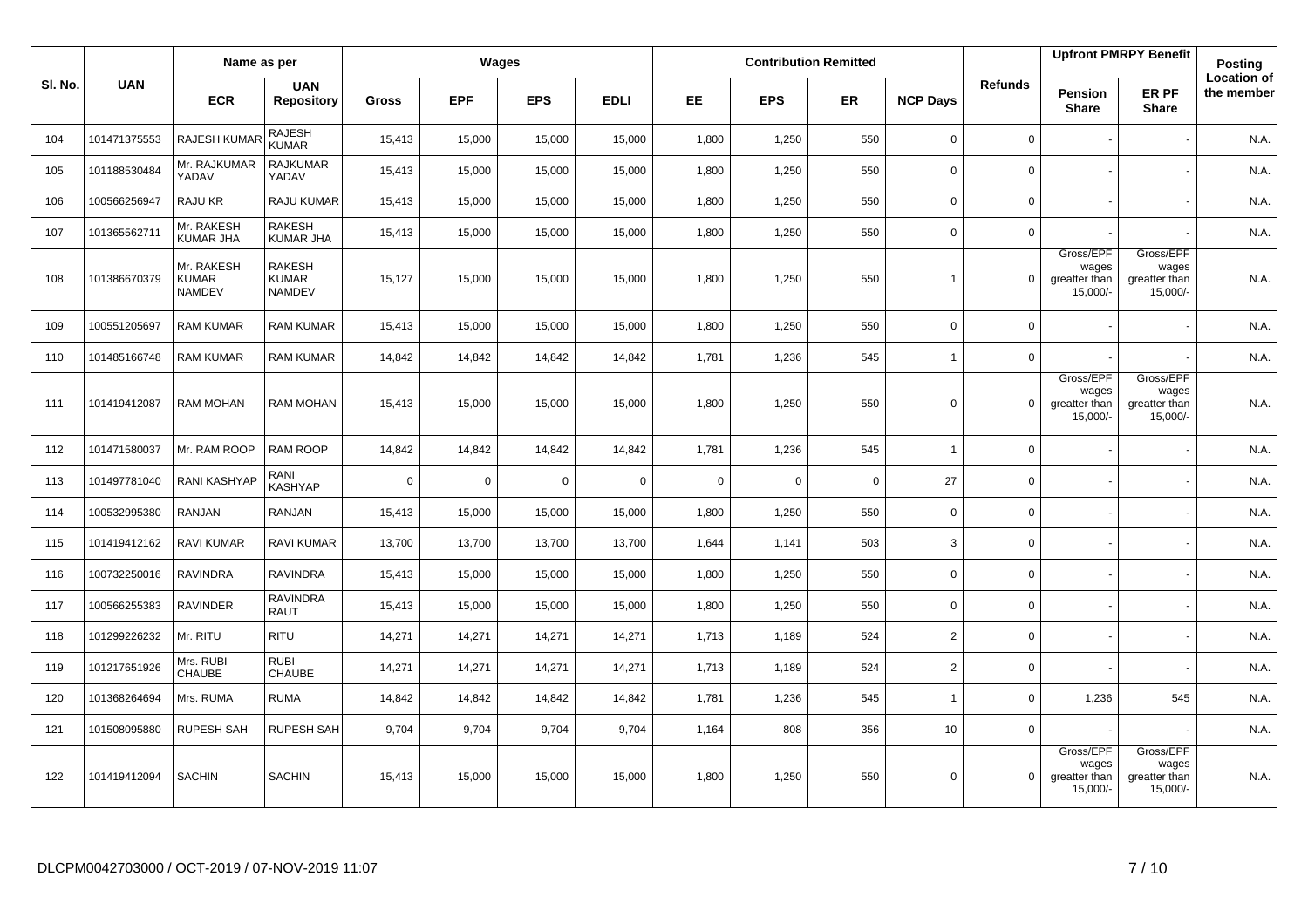|         |              | Name as per                              |                                                |             |             | Wages       |             |             |             | <b>Contribution Remitted</b> |                          |                |                         | <b>Upfront PMRPY Benefit</b> | <b>Posting</b>                   |
|---------|--------------|------------------------------------------|------------------------------------------------|-------------|-------------|-------------|-------------|-------------|-------------|------------------------------|--------------------------|----------------|-------------------------|------------------------------|----------------------------------|
| SI. No. | <b>UAN</b>   | <b>ECR</b>                               | <b>UAN</b><br><b>Repository</b>                | Gross       | <b>EPF</b>  | <b>EPS</b>  | <b>EDLI</b> | EE          | <b>EPS</b>  | <b>ER</b>                    | <b>NCP Days</b>          | <b>Refunds</b> | Pension<br><b>Share</b> | ER PF<br><b>Share</b>        | <b>Location of</b><br>the member |
| 123     | 100957444864 | <b>SACHIN KUMAR</b>                      | <b>SACHIN</b><br><b>KUMAR</b>                  | 14,842      | 14,842      | 14,842      | 14,842      | 1,781       | 1,236       | 545                          | $\overline{\phantom{a}}$ | 0              |                         |                              | N.A.                             |
| 124     | 100511990638 | Mr. SANDEEP<br><b>KUMAR</b>              | SANDEEP<br><b>KUMAR</b>                        | 14,271      | 14,271      | 14,271      | 14,271      | 1,713       | 1,189       | 524                          | $\overline{2}$           | 0              |                         |                              | N.A.                             |
| 125     | 100551204373 | SANDEEP<br><b>SINGH</b>                  | SANDEEP<br><b>SINGH</b>                        | 17,991      | 15,000      | 15,000      | 15,000      | 1,800       | 1,250       | 550                          | $\overline{1}$           | 0              |                         |                              | N.A.                             |
| 126     | 100671646096 | <b>SANJAY KUMA</b>                       | SANJAY<br><b>KUMAR</b>                         | 15,413      | 15,000      | 15,000      | 15,000      | 1,800       | 1,250       | 550                          | $\mathbf 0$              | $\mathbf 0$    |                         |                              | N.A.                             |
| 127     | 101202213980 | Mr. SANJAY<br><b>KUMAR</b>               | SANJAY<br><b>KUMAR</b>                         | $\mathbf 0$ | $\mathbf 0$ | $\mathbf 0$ | $\mathbf 0$ | $\mathbf 0$ | $\mathbf 0$ | $\mathbf 0$                  | 27                       | $\mathbf{0}$   |                         |                              | N.A.                             |
| 128     | 100551204974 | SANJU                                    | SANJU                                          | 14,271      | 14,271      | 14,271      | 14,271      | 1,713       | 1,189       | 524                          | $\overline{2}$           | $\mathbf{0}$   |                         |                              | N.A.                             |
| 129     | 100566256767 | <b>SANTOSH</b><br><b>KUMAR</b>           | <b>SANTOSH</b><br><b>KUMAR</b><br><b>VERMA</b> | 18,683      | 15,000      | 15,000      | 15,000      | 1,800       | 1,250       | 550                          | 0                        | 0              |                         |                              | N.A.                             |
| 130     | 101517468856 | Ms. SARASWA<br><b>AHIRWAR</b>            | SARASWATI<br><b>AHIRWAR</b>                    | 8,563       | 8,563       | 8,563       | 8,563       | 1,028       | 713         | 315                          | 12                       | 0              |                         |                              | N.A.                             |
| 131     | 100543117281 | Mr.<br>SARVENDRA<br><b>KUMAR</b>         | SARVENDRA<br><b>KUMAR</b>                      | 15,413      | 15,000      | 15,000      | 15,000      | 1,800       | 1,250       | 550                          | $\Omega$                 | 0              |                         |                              | N.A.                             |
| 132     | 100957444919 | <b>SAVITRI</b>                           | <b>SAVITRI</b>                                 | 14,842      | 14,842      | 14,842      | 14,842      | 1,781       | 1,236       | 545                          | $\overline{1}$           | $\Omega$       | Deactivated             | Deactivated                  | N.A.                             |
| 133     | 101446308822 | SAWAN<br><b>PASWAN</b>                   | SAWAN<br>PASWAN                                | $\mathbf 0$ | $\Omega$    | 0           | $\mathbf 0$ | $\Omega$    | $\Omega$    | $\mathbf 0$                  | 27                       | $\Omega$       |                         |                              | N.A.                             |
| 134     | 101419412060 | <b>SHAMBHU</b><br><b>KUMAR</b><br>PASWAN | <b>SHAMBHU</b><br><b>KUMAR</b><br>PASWAN       | 17,991      | 15,000      | 15,000      | 15,000      | 1,800       | 1,250       | 550                          | $\overline{1}$           | 0              |                         |                              | N.A.                             |
| 135     | 100919015837 | Mr. SHARWAN<br><b>KUMAR RAM</b>          | <b>SHARWAN</b><br><b>KUMAR RAM</b>             | 14,842      | 14,842      | 14,842      | 14,842      | 1,781       | 1,236       | 545                          | $\overline{1}$           | 0              |                         |                              | N.A.                             |
| 136     | 100634694845 | <b>SHIV NARAYAN</b>                      | <b>SHIV</b><br>NARAYAN                         | 14,271      | 14,271      | 14,271      | 14,271      | 1,713       | 1,189       | 524                          | $\overline{2}$           | 0              |                         |                              | N.A.                             |
| 137     | 101497092872 | SHIVAM SINGH                             | <b>SHIVAM</b><br><b>SINGH</b>                  | 15,413      | 15,000      | 15,000      | 15,000      | 1,800       | 1,250       | 550                          | $\mathbf 0$              | 0              |                         |                              | N.A.                             |
| 138     | 101485166753 | <b>SHIVENDER</b><br><b>KUMAR</b>         | <b>SHIVENDER</b><br><b>KUMAR</b>               | 15,413      | 15,000      | 15,000      | 15,000      | 1,800       | 1,250       | 550                          | $\mathbf 0$              | 0              |                         |                              | N.A.                             |
| 139     | 100915316972 | <b>SHRVAN</b><br><b>KUMAR</b><br>MANDAL  | <b>SHRVAN</b><br><b>KUMAR</b><br><b>MANDAL</b> | 14,842      | 14,842      | 14,842      | 14,842      | 1,781       | 1,236       | 545                          | $\overline{1}$           | 0              |                         |                              | N.A.                             |
| 140     | 101485166711 | SONIA                                    | SONIA                                          | 14,842      | 14,842      | 14,842      | 14,842      | 1,781       | 1,236       | 545                          | $\overline{1}$           | 0              |                         |                              | N.A.                             |
| 141     | 100511809084 | Mr. SONU<br><b>KUMAR GUPTA</b>           | <b>SONU</b><br><b>KUMAR</b><br><b>GUPTA</b>    | 13,147      | 13,147      | 13,147      | 13,147      | 1,578       | 1,095       | 483                          | 8                        | $\Omega$       |                         |                              | N.A.                             |
| 142     | 101497730204 | Mr. SONU<br><b>KUMAR PASVA</b>           | SONU<br><b>KUMAR</b><br>PASVAN                 | 14,271      | 14,271      | 14,271      | 14,271      | 1,713       | 1,189       | 524                          | $\overline{2}$           | $\mathbf 0$    |                         |                              | N.A.                             |
| 143     | 100957444957 | <b>SONU KUMAR</b>                        | SONU<br><b>KUMAR SAH</b>                       | 15,413      | 15,000      | 15,000      | 15,000      | 1,800       | 1,250       | 550                          | $\Omega$                 | 0              |                         |                              | N.A.                             |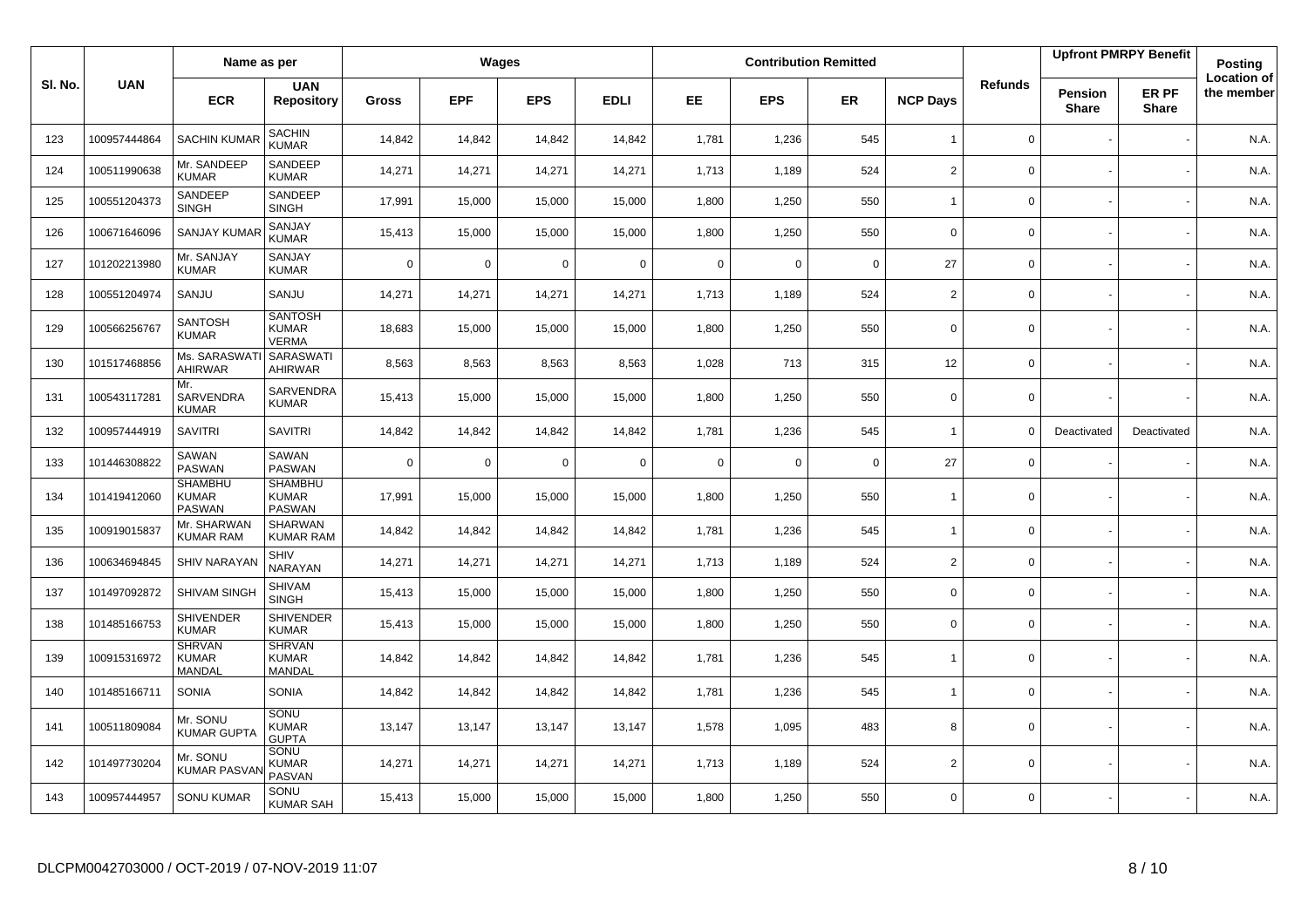|         |              | Name as per                           |                                                 |              | Wages      |            |             |       |            | <b>Contribution Remitted</b> |                 |                     |                                                 | <b>Upfront PMRPY Benefit</b>                    | Posting                          |
|---------|--------------|---------------------------------------|-------------------------------------------------|--------------|------------|------------|-------------|-------|------------|------------------------------|-----------------|---------------------|-------------------------------------------------|-------------------------------------------------|----------------------------------|
| SI. No. | <b>UAN</b>   | <b>ECR</b>                            | <b>UAN</b><br><b>Repository</b>                 | <b>Gross</b> | <b>EPF</b> | <b>EPS</b> | <b>EDLI</b> | EE    | <b>EPS</b> | ER                           | <b>NCP Days</b> | <b>Refunds</b>      | <b>Pension</b><br><b>Share</b>                  | ER PF<br><b>Share</b>                           | <b>Location of</b><br>the member |
| 144     | 101107180736 | <b>SUBHASH</b><br><b>CHANDRA</b>      | <b>SUBHASH</b><br><b>CHANDRA</b>                | 15,413       | 15,000     | 15,000     | 15,000      | 1,800 | 1,250      | 550                          | $\Omega$        | $\Omega$            | Gross/EPF<br>wages<br>greatter than<br>15,000/- | Gross/EPF<br>wages<br>greatter than<br>15,000/- | N.A.                             |
| 145     | 100671056150 | SUDHA DEVI                            | SUDHA DEVI                                      | 15,413       | 15,000     | 15,000     | 15,000      | 1,800 | 1,250      | 550                          | $\mathbf 0$     | $\mathbf 0$         |                                                 |                                                 | N.A.                             |
| 146     | 101485167168 | SUDHNSHU<br><b>KUMAR</b>              | SUDHNSHU<br><b>KUMAR</b>                        | 15,413       | 15,000     | 15,000     | 15,000      | 1,800 | 1,250      | 550                          | $\mathsf 0$     | $\mathbf 0$         |                                                 |                                                 | N.A.                             |
| 147     | 100566254674 | <b>SUNIL</b>                          | <b>SUNEEL</b>                                   | 15,413       | 15,000     | 15,000     | 15,000      | 1,800 | 1,250      | 550                          | $\mathbf 0$     | $\mathbf 0$         |                                                 |                                                 | N.A.                             |
| 148     | 101401962763 | Mr. SUNIL                             | <b>SUNIL</b>                                    | 15,413       | 15,000     | 15,000     | 15,000      | 1,800 | 1,250      | 550                          | $\mathbf 0$     | $\mathbf 0$         |                                                 |                                                 | N.A.                             |
| 149     | 101485166674 | <b>SUNIL KUMAR</b>                    | <b>SUNIL</b><br><b>KUMAR</b>                    | 15,413       | 15,000     | 15,000     | 15,000      | 1,800 | 1,250      | 550                          | $\mathsf 0$     | $\mathbf 0$         |                                                 |                                                 | N.A.                             |
| 150     | 101262780101 | Mr. SURAJ                             | <b>SURAJ</b>                                    | 14,842       | 14,842     | 14,842     | 14,842      | 1,781 | 1,236      | 545                          | $\mathbf{1}$    | $\mathbf 0$         |                                                 |                                                 | N.A.                             |
| 151     | 101193363027 | Mr. SURAJ<br><b>KUMAR</b>             | <b>SURAJ</b><br><b>KUMAR</b>                    | 14,271       | 14,271     | 14,271     | 14,271      | 1,713 | 1,189      | 524                          | $\overline{2}$  | $\mathsf 0$         | 1,189                                           | 524                                             | N.A.                             |
| 152     | 101419412115 | <b>SURENDRA</b><br><b>KUMAR SINGH</b> | <b>SURENDRA</b><br><b>KUMAR</b><br><b>SINGH</b> | 14,842       | 14,842     | 14,842     | 14,842      | 1,781 | 1,236      | 545                          | $\mathbf{1}$    | $\mathbf 0$         |                                                 |                                                 | N.A.                             |
| 153     | 101401265528 | <b>SURUCHI</b>                        | <b>SURUCHI</b>                                  | 15,413       | 15,000     | 15,000     | 15,000      | 1,800 | 1,250      | 550                          | $\mathbf 0$     | $\mathbf 0$         | Gross/EPF<br>wages<br>greatter than<br>15,000/- | Gross/EPF<br>wages<br>greatter than<br>15,000/- | N.A.                             |
| 154     | 101445677699 | Mrs. SUSHILA                          | <b>SUSHILA</b>                                  | 11,417       | 11,417     | 11,417     | 11,417      | 1,370 | 951        | 419                          | $\overline{7}$  | $\mathsf 0$         |                                                 |                                                 | N.A.                             |
| 155     | 101485165538 | Mrs. SWALEHA<br><b>BANO</b>           | SWALEHA<br><b>BANO</b>                          | 15,413       | 15,000     | 15,000     | 15,000      | 1,800 | 1,250      | 550                          | $\mathbf 0$     | $\mathbf 0$         |                                                 |                                                 | N.A.                             |
| 156     | 101270907709 | Mr. UMESH<br><b>KUMAR SINGH</b>       | <b>UMESH</b><br><b>KUMAR</b><br><b>SINGH</b>    | 3,996        | 3,996      | 3,996      | 3,996       | 480   | 333        | 147                          | 20              | $\mathsf 0$         | 333                                             | 147                                             | N.A.                             |
| 157     | 101193287920 | Ms. URMILA                            | <b>URMILA</b>                                   | 9,134        | 9,134      | 9,134      | 9,134       | 1,096 | 761        | 335                          | 11              | $\mathbf 0$         |                                                 |                                                 | N.A.                             |
| 158     | 100957444974 | <b>UTTAM SINGH</b>                    | <b>UTTAM</b><br><b>SINGH</b>                    | 14,271       | 14,271     | 14,271     | 14,271      | 1,713 | 1,189      | 524                          | $\overline{2}$  | $\mathbf 0$         | Deactivated                                     | Deactivated                                     | N.A.                             |
| 159     | 101154045448 | Mr.<br>VEERENDRA                      | VEERENDRA                                       | 10,846       | 10,846     | 10,846     | 10,846      | 1,302 | 903        | 399                          | 8               | $\mathbf 0$         |                                                 |                                                 | N.A.                             |
| 160     | 101090917298 | Mr. VICKY<br><b>KUMAR</b>             | <b>VICKY</b><br><b>KUMAR</b>                    | 12,559       | 12,559     | 12,559     | 12,559      | 1,507 | 1,046      | 461                          | $5\phantom{.0}$ | $\mathsf 0$         |                                                 |                                                 | N.A.                             |
| 161     | 101419412158 | <b>VINOD KUMAR</b><br>PRADHAN         | <b>VINOD</b><br><b>KUMAR</b><br>PRADHAN         | 5,138        | 5,138      | 5,138      | 5,138       | 617   | 428        | 189                          | 18              | $\mathsf{O}\xspace$ |                                                 |                                                 | N.A.                             |
| 162     | 101419412104 | <b>VIPIN SHARMA</b>                   | <b>VIPIN</b><br><b>SHARMA</b>                   | 15,413       | 15,000     | 15,000     | 15,000      | 1,800 | 1,250      | 550                          | $\mathbf 0$     | $\mathbf 0$         | Deactivated                                     | Deactivated                                     | N.A.                             |
| 163     | 100551205582 | <b>VISHAL</b>                         | <b>VISHAL</b>                                   | 15,413       | 15,000     | 15,000     | 15,000      | 1,800 | 1,250      | 550                          | $\mathbf 0$     | $\mathbf 0$         |                                                 |                                                 | N.A.                             |